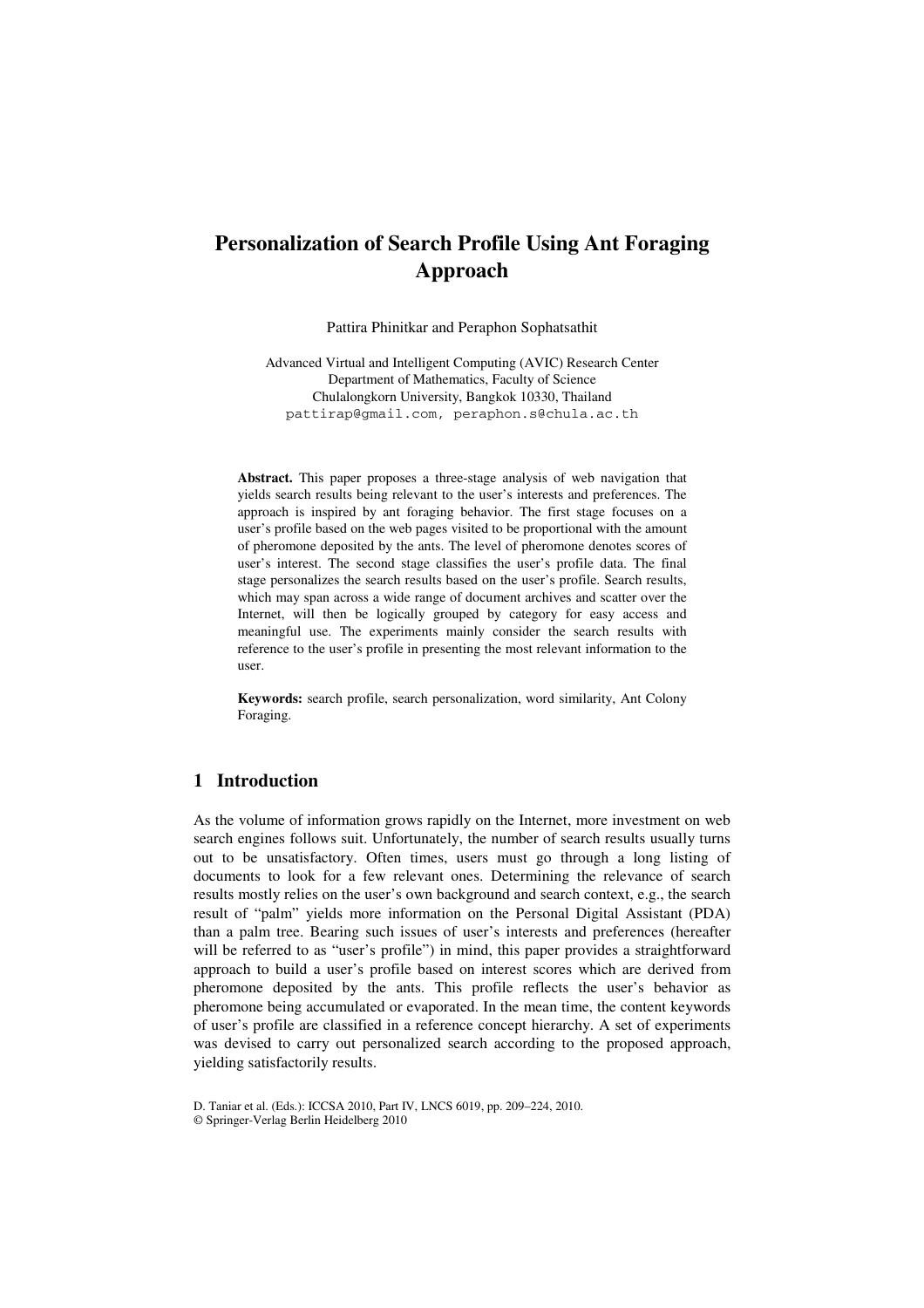The paper is organized as follows. Section 2 briefly recounts some related work. The proposed approach is procedurally elucidated in Section 3, along with the supporting experiments in Section 4. Some final thoughts and future challenges are given in Section 5.

# **2 Related Work**

There have been numerous improvement challenges to personalize web mechanisms offered by search engines over the last few years. This is because people are naturally unwilling to spend extra efforts on specifying their intention. One approach to personalization is to have the users describe their own interests. Other approaches to automatic characterization use the user's profile derived from their interests and preferences. All pertinent information being extracted is then used to create a personal profile for setting designated queries on web page. Jaime, et al [1] explores rich models of user's interests built from both search-related and personal information about the user. We focus on personalization search results without having to be over expressive on user's interest.

One essential step in the improvement procedure is classification of personalized information. The classification process is to organize disordered information in a methodical arrangement. Emily, et al [2] proposes a method to classify queries by intent (CQI). Knowing the type of query intent greatly affects the returning relevant search results.

A prevalent shortcoming of search process is that many personal search approaches often return search results by focusing on the user's interests and preferences rather than on user's queries. The underlying principle utilizes personal profiles in the search context to re-rank the search results for furnishing more relevant outcomes to the users. The search process and ranking of relevant documents are achieved by contextual search based on the user's profile. Amiya, et al [3] presents a system architecture that would work as a subordinate to a normal search engine by taking its results, calculating the relevance of these results with respect to the user's profile, and displaying the results along with its relevance to the user. Ahu, et al [4] demonstrates that re-ranking the search results based on user's interest is effective in presenting the most relevant results to the user.

# **3 Proposed Approach**

The focus of this work is to provide the most relevant search results to a user by personalization search according to his profile. Our approach will adopt ant colony foraging algorithm to perform both gathering the user's interests and updating the user's profile.

The proposed approach consists of three main steps, namely, building the user's profile, classifying the user's profile data, and personalization the search results by means of the user's profile as illustrated in Figure 1. The analysis will proceed in two systematic processes, namely, coarse-grained overview and fine-grained scrutiny.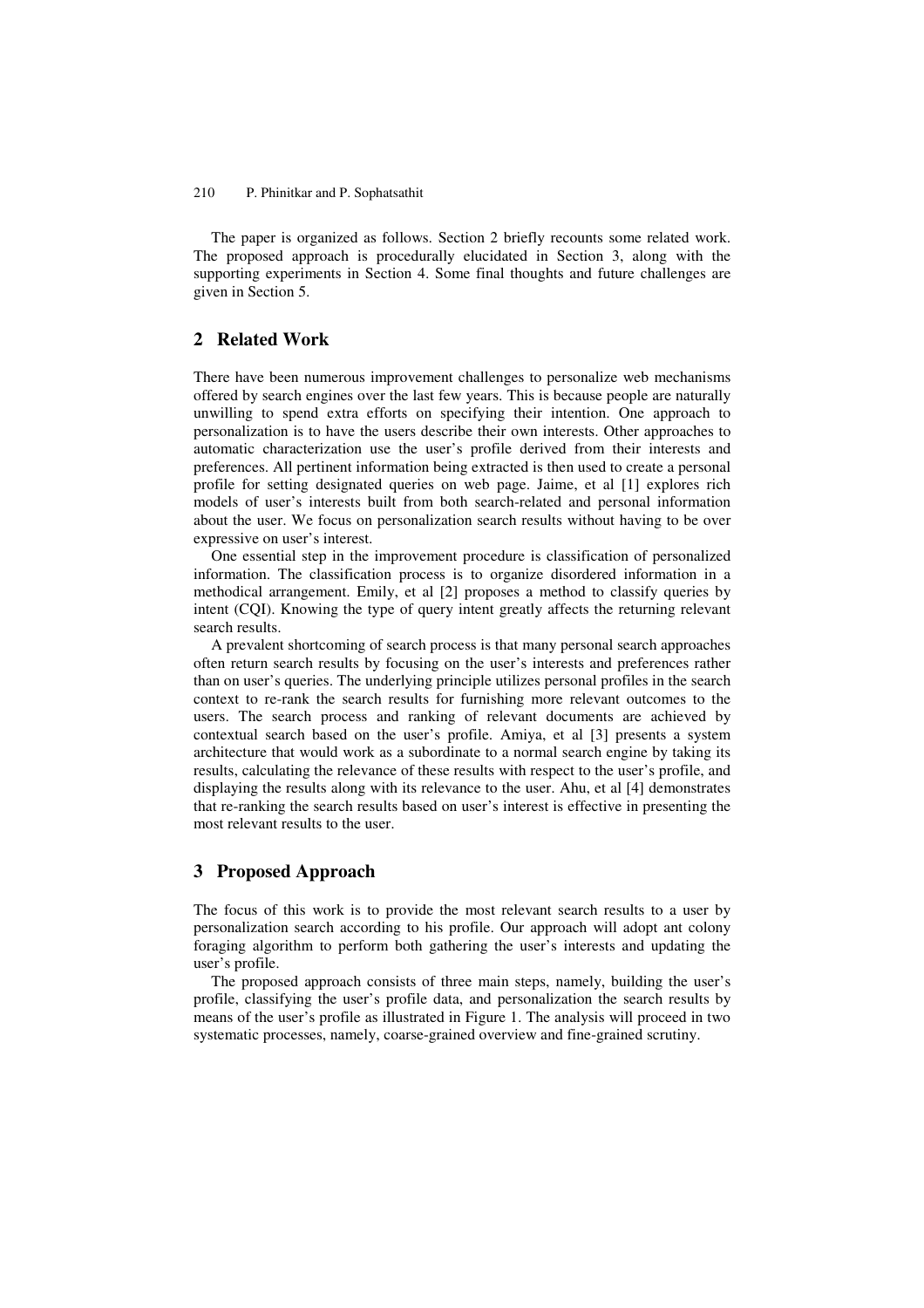

**Fig. 1.** Architecture of the proposed approach

# **3.1 Building User's Profile**

A user's profile represents the user's interests and preferences in order to deduce user's intention for queries. In our approach, a user's profile consists of a set of categories, each of which encompasses a set of elements and its corresponding weight. Each category denotes the user's interest in that category. The weight or score of user's interest in an element represents the significance of that element with respect to the category.

The fundamental principle of user's profile creation is inspired by the nature of ant colony foraging behavior [5]. The ant leaves pheromone chemical as a communication means. Ants will typically choose to lay pheromone depending on the quality and quantity of food found at a source when foraging for food. Consequently, a strong pheromone path is created as soon as a profitably high value of food source is found. In general, the stronger value of pheromone it produces, the less pheromone evaporates. As food sources become depleted, it is to the advantage of the colony for the pheromone to evaporate over time. This eliminates the possibility of ants following a strong pheromone trail to a food source that has already been diminished. It follows then that, in a situation where there is a certain probability of food randomly appearing, the colony could find new food sources.

By the same token, the user's profile is changing periodically. Thus, to solve the problem by optimizing of the pheromone level of concentration, a pheromone update is required to keep the user's profile up to date at all time. Bearing this notion in mind, assuming that web page destinations portray the food sources, the system adds the interest scores to the user's profile as pheromone gets deposited when the user visits the destination web pages. As such, the amount of pheromone being deposited depends on the user's interest of the destination web page, particularly for the pages that are located deep under the home page links of interest.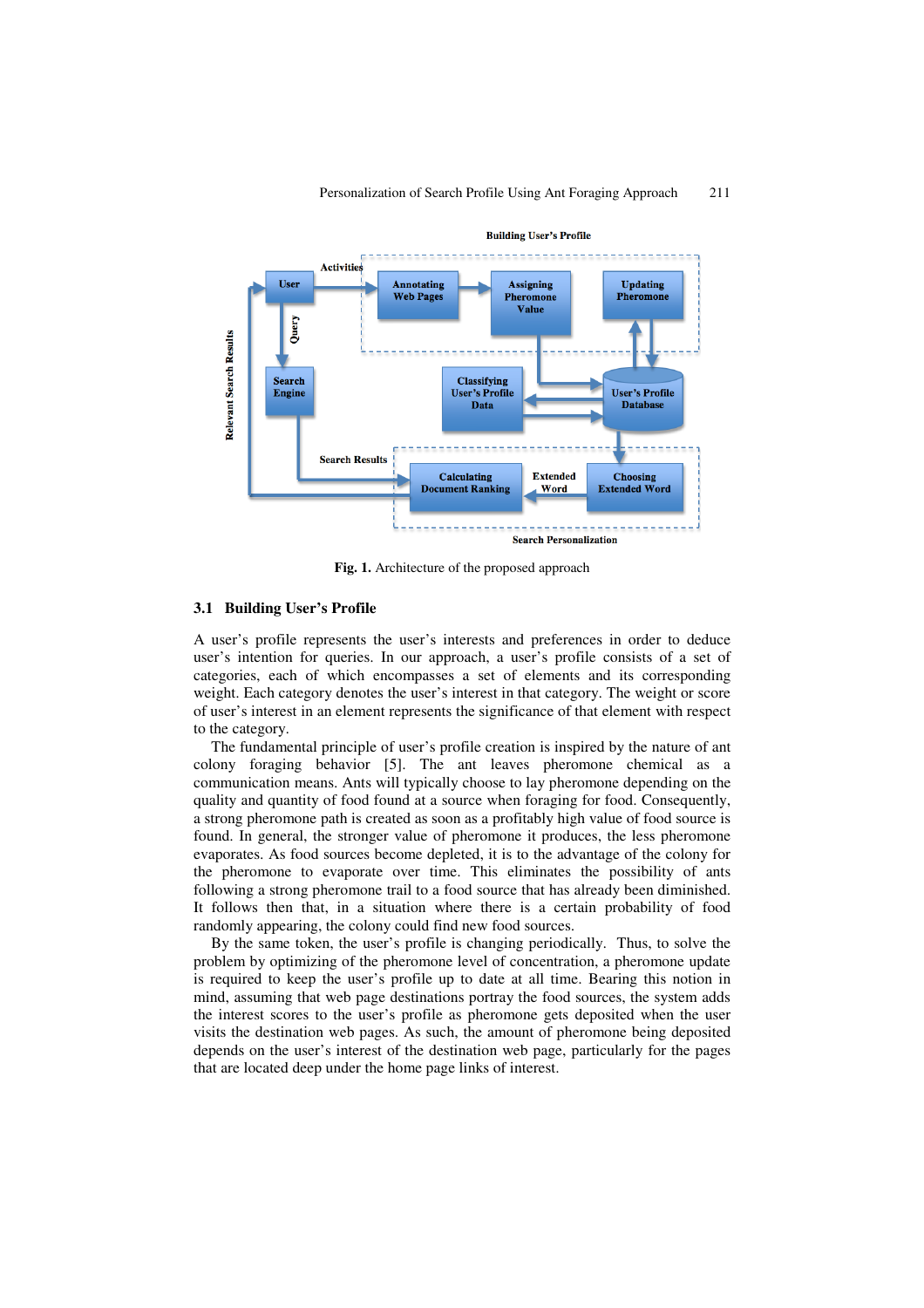The creation of user's profile serves as a coarse-grained process that exploits pheromone deposit technique to arrive at a user's interest summary and efficient search results.

#### **3.1.1 Annotating Web Page**

When a user visits the destination web page, information must be extracted to annotate web page contents. Using full text documents to annotate web page takes considerable amount of time. Hence, our approach extracts information from parts of HTML document. Since a web page is a semi-structured document, annotation of web page contents is determined by the structure of the web pages. To confine the size of search space, the proposed approach considers only three kinds of tags and attributes from HTML pages, namely, URL, tag<title>, and tag<meta name="description">. URL is selected because not only navigation path can be traced from the URL, but also web page contents are usually related to their source. The URL strings accurately describe what is contained in each folder by means of descriptive words to enhance intuitive meaning to the user as shown in Figure 2. The tag-title and tag-meta name="description"> provide descriptions of the web pages. The tag<title> gives a brief definition of the web page, whereas the tag <meta name="description"> provides a concise explanation of the content of web page. The proposed approach looks for the most redundant words to apply annotation of the page. For example, if the most redundant word is football, one criterion on page annotation is to choose the web page annotated with football. Another criterion is to employ page type classification that is determined by the pheromone count. The procedure will be described in subsequent sections. At any rate, a systematic procedure for participating candidate word consideration that is produced by tags and attributes is the root word, disregarding all derivatives thereof.



**Fig. 2.** A dichotomy of a URL

In this approach, URL, tag<title>, and tag<meta name="description"> are segmented into tokens. The procedure breaks non-alphanumeric characters, conjunction words, and stop words to create smaller tokens, and applies Porter stemming algorithm [6] to transform each token to a root word. An indicative statistics, that is, word density is computed from these tokens to gather web page annotation statistics.

Word density can be computed from the equation:

$$
density = ((Nkr * Nwp) / Tkn) * 100.
$$
 (1)

where Nkr denotes word frequency, Nwp is number of word occurrences in a phrase, and Tkn is the total number of words.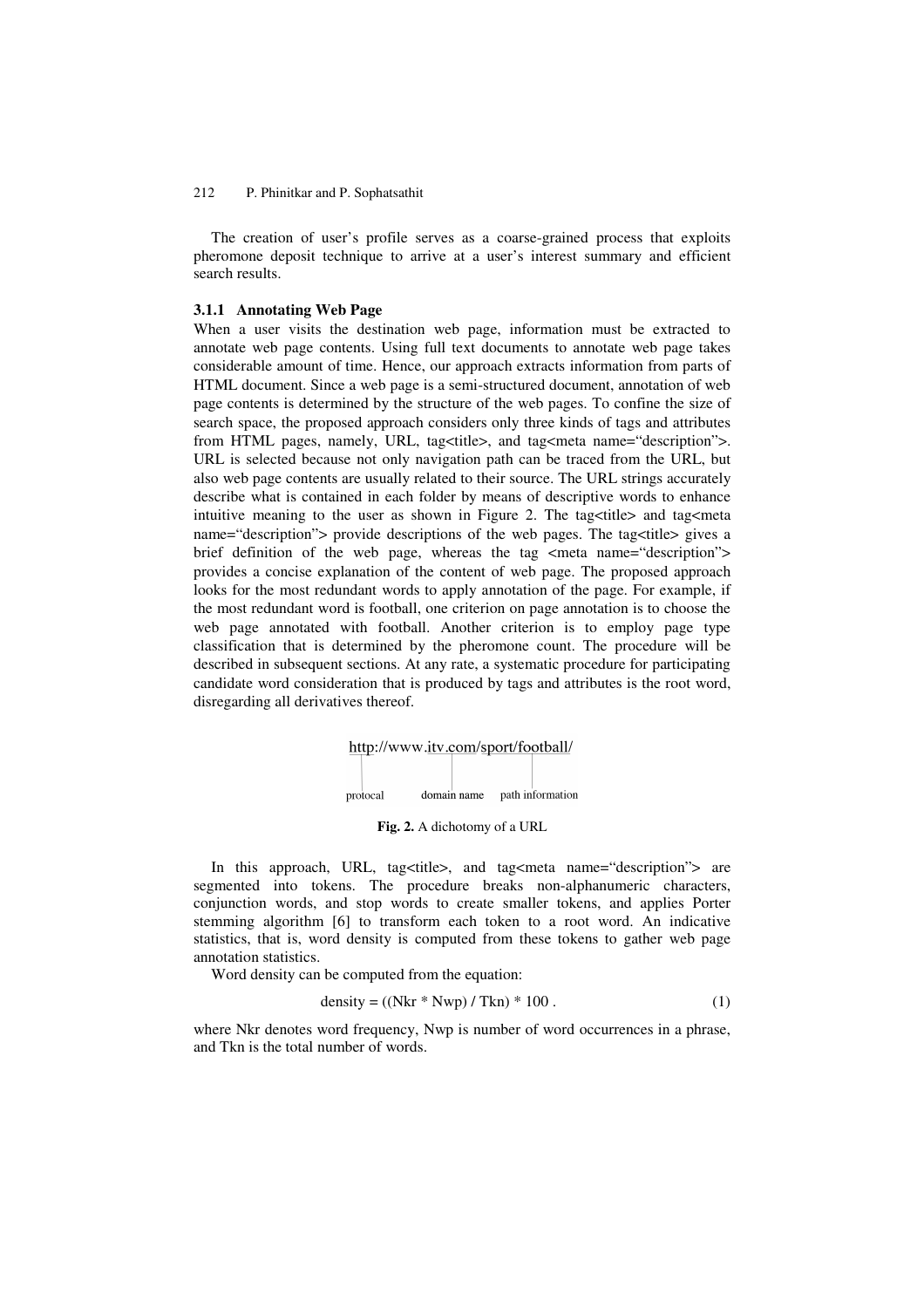The sample web page annotation is shown in Table 1. Each URL, tag, and meta tag are segmented into tokens and assigned weight derived from the previous density statistics as shown in Table 2.

| URL                                                          | Tag <title></title>            | Tag <meta name="description"/>                                                                                                                                  |
|--------------------------------------------------------------|--------------------------------|-----------------------------------------------------------------------------------------------------------------------------------------------------------------|
| http://news.bbc.co.uk/<br>sport2/hi/football/def<br>ault.stm | <b>BBC SPORT</b><br>  Football | The latest BBC Football news plus live<br>scores, fixtures, results, tables, video, audio,<br>blogs and analysis for all major UK and<br>international leagues. |

**Table 1.** Sample web page with URL, tag, and META tag

|  |  |  | Table 2. Weight and density of individual token |  |
|--|--|--|-------------------------------------------------|--|
|--|--|--|-------------------------------------------------|--|

| Tokens   | Weight | Density |
|----------|--------|---------|
| news     | 1,1    | 10.526  |
| sport    | 1,1    | 10.526  |
| hi       |        | 5.263   |
| football | 1,1,1  | 15.789  |
|          |        |         |
| league   |        | 2.263   |

### **3.1.2 Assigning Pheromone Value**

The analogy of quality of the food source that affects the amount of pheromone deposit gives rise to the pheromone value of user's interest in the web page. Typically, most users prefer a direct link to the web page that they are interest in. However, if they cannot find sufficient information required to reach the designated web page, they will surf through the web pages to find the desired information. Consequently, counting the path along the URL measures the user's interest in the web page. The frequency of visiting the same type of web pages can also be used to evaluate user's concentration. These two factors constitute the pheromone value of the designated web page.

One essential ant foraging behavior occurs when ants found a good quality food source. They will congregate at the food source to acquire as much food as they can. Thus, heavy pheromone will be deposited along the path to food source. By this analogy, we also consider the selected web pages acquired from search results as an additional factor of pheromone value calculation.

In creating a new user's profile, the above information so obtained is inadequate to infer what the user real interests are. Fortunately, the selected web pages can make up "short-term" user's interests. By assigning higher weight to increase the amount of pheromone deposit, the level of information in the user's profile will quickly become steady for inference of user's interest.

As the user's interest diverts over a period of time, these short-term interest surges will gradually subside. The corresponding assigned weight will also decrease (or evaporate). This is called a "long-term" user's interest. Switching between short-term and long-term user's interest determined by the rate of pheromone evaporation, which will be further elaborated in next section. The rationale behind this observation is to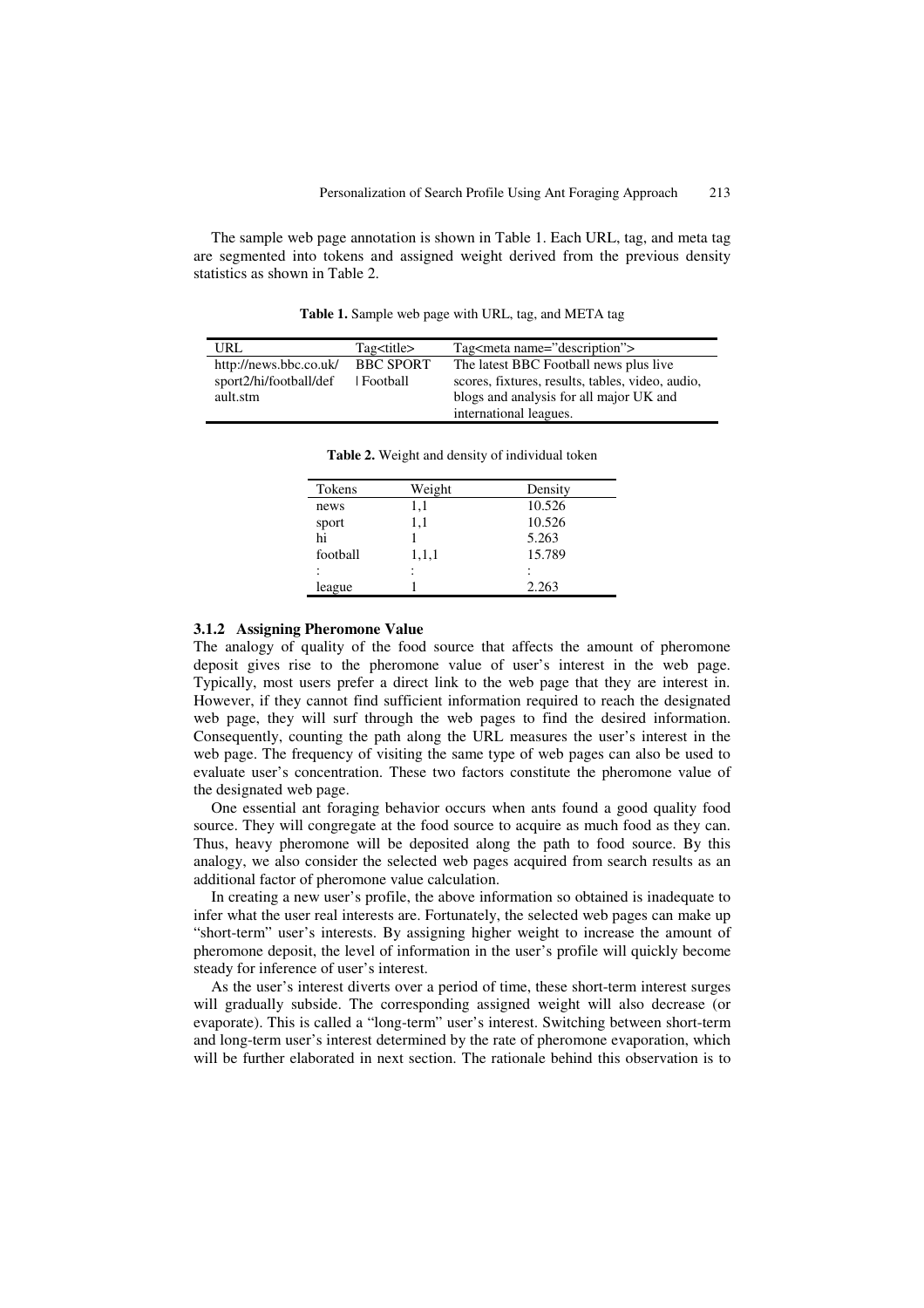render a newly created user's profile reaching steady state as soon as possible in proportional to the selected web pages (or pheromone deposit). When the surge subsides so does pheromone deposit amount as they evaporate.

Table 3 shows sample frequencies of visiting web pages. Each node represents the web page annotated from the previous step. The amount of pheromone deposit denotes the frequency of visit, which includes the same type of web page. The most visited node is technology node as shown in the table, reflecting higher user's interest in technology topic than the rest of the topics under investigation.

| No. | Node            | Amount of pheromone deposit |
|-----|-----------------|-----------------------------|
|     | Technology      | 37                          |
|     | Football        | 29                          |
| 3   | System Analysis | 20                          |
| 4   | Car             |                             |
|     | Camera          |                             |
|     | Game            |                             |

**Table 3.** Pheromone deposition of visit

#### **3.1.3 Updating Pheromone**

As user's interests and preferences always change over time, the value of pheromone must be updated, preferably in real-time, to keep the user's profile up-to-date. According to ant colony behavior, deposit and evaporation of pheromone must be proportionated. If the destination has abundant food source, many ants will go there and lay pheromone which results in strong pheromone deposit and lower evaporation rate along the path. On the other hand, for a low quantity of food source, the path will make a weak pheromone path having high evaporation rate because few ants will visit the area.

When the rate of pheromone evaporation for the node becomes 1, or the highest of the rate of pheromone evaporation, that node will be deleted from the user's profile. The fact is that the user has lost interest in that topic.

The formula for pheromone value update, or equivalently the user's interest score, can be determined as follows:

$$
\tau_{d} = (1 - \rho) \tau_{d} . \tag{2}
$$

where  $\tau_d$  denotes the amount of pheromone on a given destination web page and  $\rho$ denotes the rate of pheromone evaporation. The equation of the rate of pheromone evaporation  $(\rho)$  is

$$
\rho = 1 - (\tau_d / \Sigma \tau_d). \tag{3}
$$

In this paper, we adjust the pheromone differences to accommodate subsequent computations by the equation:

$$
\tau_d = (1 - \rho) \tau_d^{\alpha} \tag{4}
$$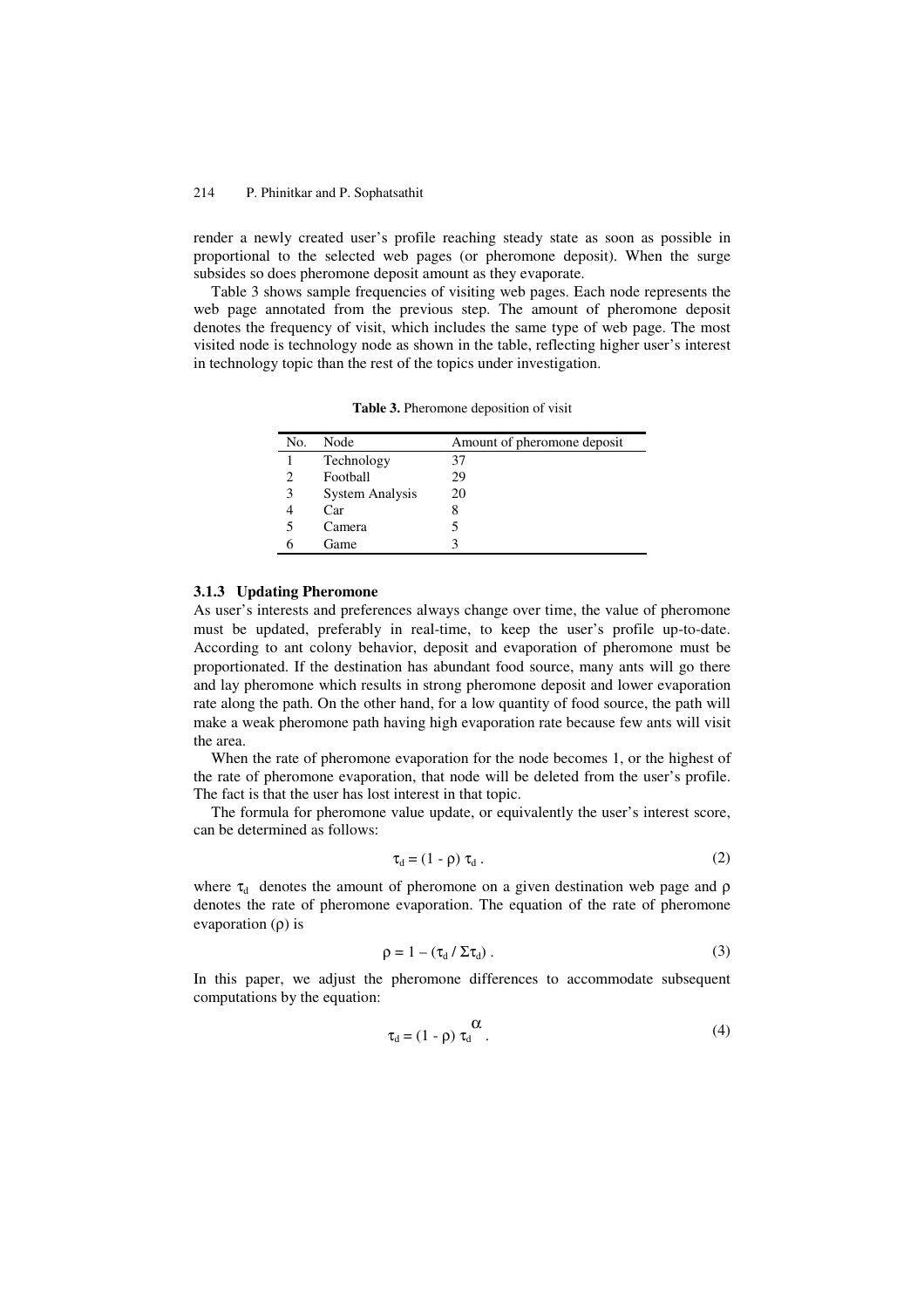#### **3.2 Classifying User's Profile Data**

After annotating the web pages and collecting user's interest to be archived in the user's profile, some of this information may be similar by category, others may be different. Organizing this information for fine-grained scrutiny is a necessary requirement to keep track of the objects of similar properties, as well as their relationships if they exist. In other words, it is an issue of how this information should appropriately be classified. In so doing, performance of the personalization process will improve. The proposed approach employs WordNet [7] to establish a user's preference word-list, and Leacock-Chodorow measure [8] for semantic similarity in the classification process.

Leacock-Chodorow measure deals with semantic similarity by only considering the IS-A relation. To determine semantic similarity of two synsets, the shortest path between the two synsets in the taxonomy is determined and scaled by the depth of the taxonomy. The following formula computes semantic similarity:

$$
\text{Sim}_{\text{LCH}}\,(a,b) = -\log(\text{length}(a,b) / (2 \times D)) \,. \tag{5}
$$

where length denotes the length of the shortest path between synset *a* and synset *b*, and D denotes the maximum depth of the taxonomy.

Leacock-Chodorow measure assumes a virtual top node dominating all nodes and will always return a value greater than zero, as long as the two synsets compared can be found in WordNet. Leacock-Chodorow measure gives a score of 3.583 for maximum similarity that is the similarity of a concept and itself.

|          | football | cruise | tour   | tennis         | travel | resort         | sport  | game   | seafood |
|----------|----------|--------|--------|----------------|--------|----------------|--------|--------|---------|
| football |          | 1.1239 | 1.2040 | 1.8971         | 1.3863 | 1.7430         | 2.5903 | 2.3026 | 1.1239  |
| cruise   | 1.1239   |        | 1.9459 | 1.1239         | 2.6391 | 2.2336         | 1.7228 | 1.3863 | 0.8557  |
| tour     | 1.2040   | 1.9459 |        | 1.2040         | 2.6391 | 1.5404         | 1.5404 | 1.6094 | 1.2910  |
| tennis   | 1.8971   | 1.1239 | 1.2040 | $\overline{a}$ | 1.3863 | 1.7430         | 2.3026 | 2.3026 | 0.9808  |
| travel   | 1.3863   | 2.6391 | 2.6391 | 1.3863         |        | 2.6391         | 1.9459 | 1.743  | 1.2040  |
| resort   | 1.7430   | 2.2336 | 1.5404 | 1.7430         | 2.6391 | $\overline{a}$ | 2.0794 | 2.3026 | 1.3863  |
| sport    | 2.5903   | 1.7228 | 1.5404 | 2.3026         | 1.9459 | 2.0794         |        | 2.5903 | 1.6094  |
| game     | 2.3026   | 1.3863 | 1.6094 | 2.0794         | 1.7430 | 2.3026         | 2.5903 |        | 2.3026  |
| seafood  | 1.1239   | 0.8557 | 1.2910 | 0.9808         | 1.2040 | 1.3863         | 1.6094 | 2.3026 |         |

**Table 4.** Similarity value of word-list from user's profile

The first step of classifying the user's profile is to compute similarity value from Equation (5) by setting up a word-list matrix created from the user's profile. A wordpair similarity value so computed indicates the closeness between the designated word-pair. The results are shown in Table 4.

The second step creates a bipartite graph designating the classification of word relations that build from the most similarity value of each designated word-pair. Each designated word-pair, which is selected to build a bipartite graph, is called word-list. The upper hierarchy represents category name which is derived from the nodes having common characteristics. The lower hierarchy of category name represents the corresponding elements.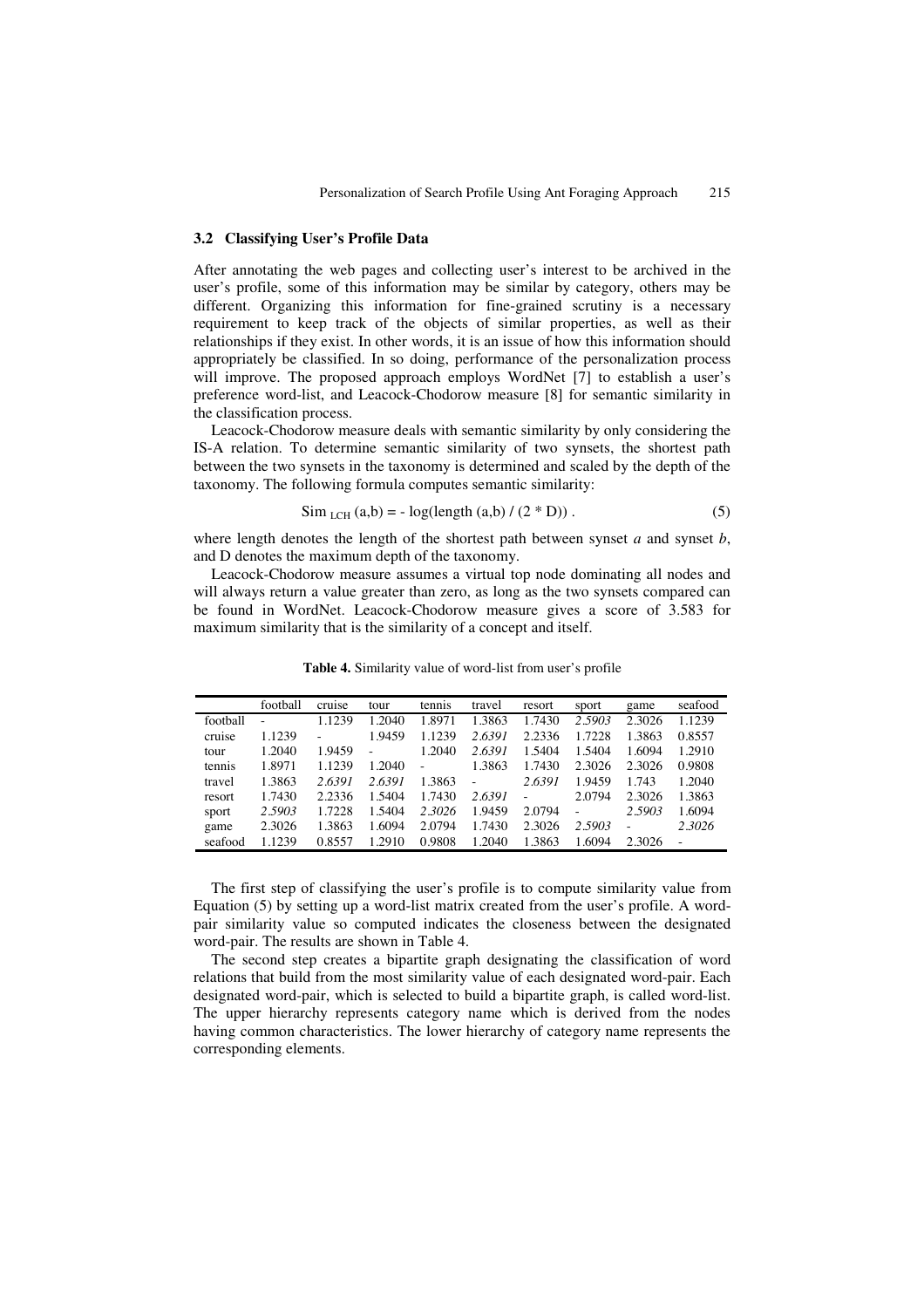

**Fig. 3.** An example of a bipartite graph with category name and its elements

Figure 3 depicts a sample bipartite graph of category name and its elements. To check whether an element belongs to the right category, the relationship between category name and its element must exist. If any element does not have a word-list relation, the element does not belong to its category and will be removed from the category and placed on unclassified category as shown in Table 5. For example, in Figure 3, sport– football, sport – tennis, sport – game, and game – seafood are element-category pairs. It appears that sport – game – seafood are related. However, sport – seafood does not contain in word-list relationship pair, thus seafood does not map to sport category.

**Table 5.** Category and its element

| Category name | Element                |
|---------------|------------------------|
| sport         | football, tennis, game |
| travel        | cruise, tour, resort   |
|               | seafood                |

To test the proposed approach classification capability, we compared our directory with Yahoo [9] and Google directories [10]. The results are close to both Yahoo directory and Google directory searches as shown in Table 6a and 6b, but are smaller and less complex than those of Yahoo and Google. Our directory contains all relevant category names and their elements that are easy to comprehend.

Table 6a. Sport category comparison of Table 6b. Travel category comparison of Yahoo, Google, and our directory

| Sport directory |           |           |
|-----------------|-----------|-----------|
| Yahoo           | Google    | Our       |
| directory       | directory | directory |
| recreation>     | sport>    | sport>    |
| sport>football  | football  | football  |
| recreation>     | sport>    | sport>    |
| sport>tennis    | tennis    | tennis    |
| recreation>     | game      | sport>    |
| game            |           | game      |
|                 |           |           |

Yahoo, Google, and our directory

| Travel directory |                  |              |  |  |  |  |
|------------------|------------------|--------------|--|--|--|--|
| Yahoo            | Google           | $_{\rm Our}$ |  |  |  |  |
| directory        | directory        | directory    |  |  |  |  |
| recreation>      | recreation>      | travel>      |  |  |  |  |
| travel>cruise    | travel>specialty | cruise       |  |  |  |  |
|                  | travel>cruise    |              |  |  |  |  |
| recreation>      | recreation>      | travel>      |  |  |  |  |
| travel>tour      | travel>tour      | tour         |  |  |  |  |
| recreation>      | recreation>      | travel>      |  |  |  |  |
| travel>resort    | travel>loading>  | resort       |  |  |  |  |
|                  | resort           |              |  |  |  |  |
|                  |                  |              |  |  |  |  |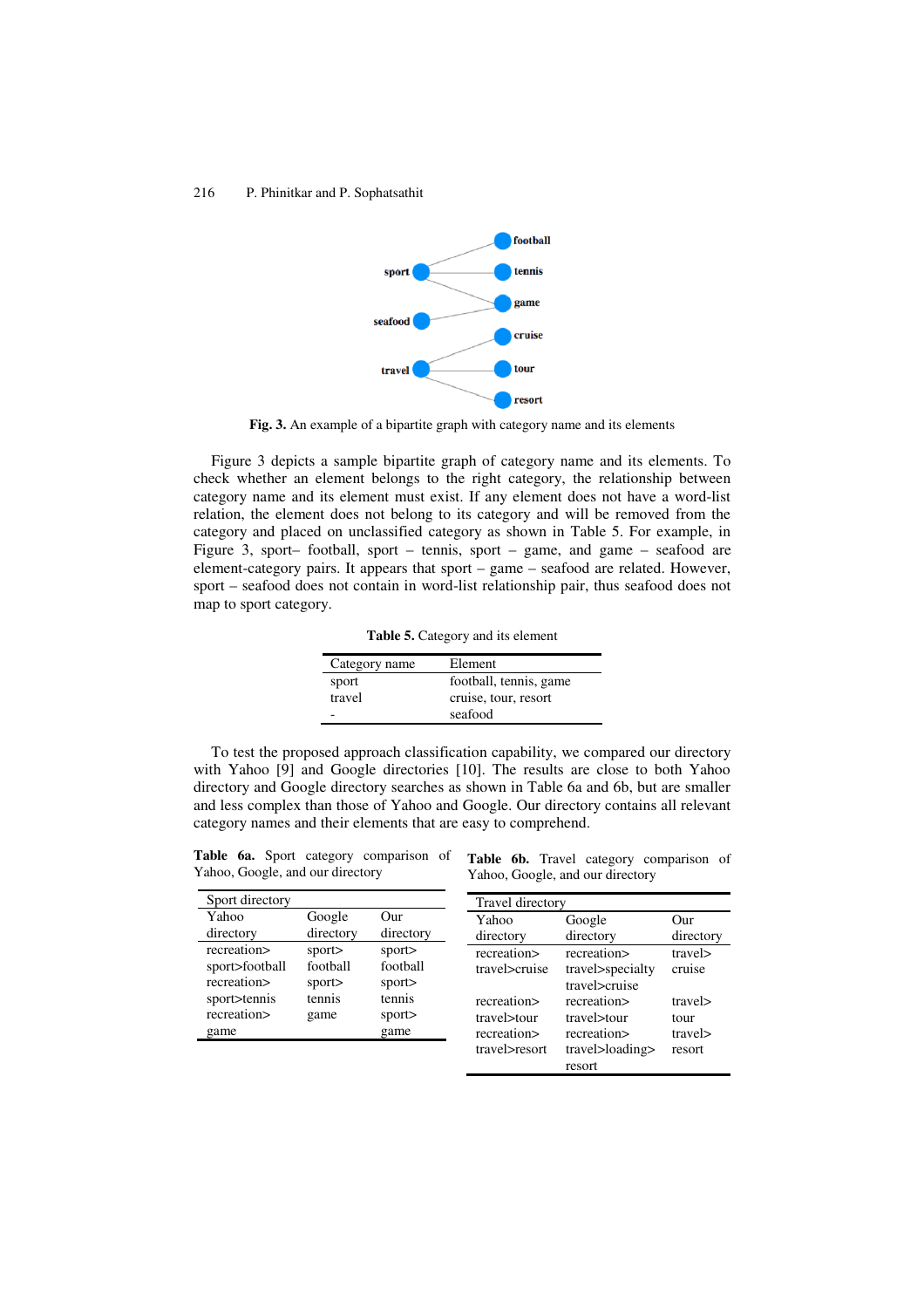#### **3.3 Search Personalization**

A typical search query often ends up with plentiful results that contain few relevant ones. To reduce unwanted search results, the above user's profile classification can be exploited to establish a search personalization mechanism. Search personalization is based on user's interest subjects (described by single word) having the highest amount of pheromone deposit. By reordering the pheromone deposit, all subjects (words) can be arranged according to their relevance to suit the user's personal preference.

The proposed approach supports word query between nouns, verbs, adjectives, and adverbs. Word query can be a word or collocation of words in the form of a sequence of words that go concurrently for a specific meaning such as "system analysis and design". However, the proposed approach does not support sentence query. One may contend that the more query words used, the clearer the (meaning of) query. Nevertheless, most users do not like to enter too many words just to look for a piece of information, typically about 3 words [13]. As such, adding one or two "key" words to form an extended word (to be described subsequently) entails a keyword search approach that yields high performance and useful results. This is because the extended word will help narrow down search theme which enables the search engine to recognize the user's interests and preferences.

Search personalization is then carried out in two steps. The first step is to choose an extended word based on the user's profile to make a new query which is more relevant to the user. The second step is to rank the search results obtained from the first step. The results are sorted in descending order. The procedural details are described below.

#### **3.3.1 Choosing Extended Word for Making a New Query Keyword**

To analyze if a word in the user's profile can be used as an extended word, all words are first classified and formed a bipartite graph. Each node of the bipartite graph is assigned a weight which is the pheromone deposit of user's interest. All words in the bipartite graph hierarchy form an extended word list to match the input query search results, irrespective of individual word position. This is the first step of the search personalization process. Figure 4 illustrates a user's profile classification from the bipartite graph and the corresponding pheromone value. There are three matching scenarios to consider:

- 1. Matching category name with the query. The query matches a category name having the highest pheromone deposit. The element becomes the extended word.
- 2. Matching element with the query. The query matches an element that belongs to one or more categories. If the element belongs to one category, the element will match with its own category. Otherwise, the element will match with the category that has the highest pheromone deposit.
- 3. No matching word between the query and user's profile word-list. This scenario will choose a word having the highest pheromone deposit in the user's profile to be an extended word.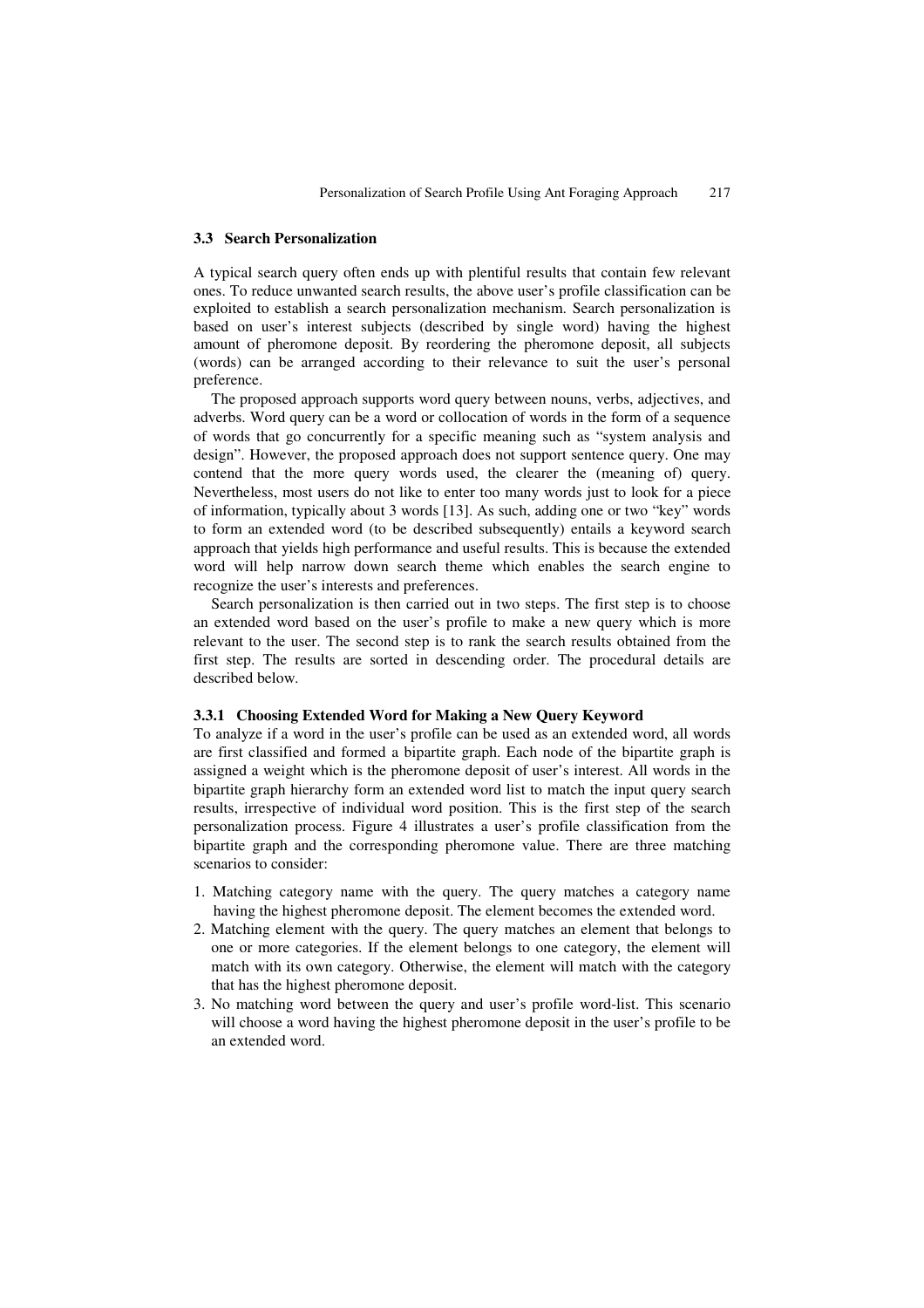

The above matching scenarios are exemplified by the following examples.

**Fig. 4.** A bipartite graph of category name and its elements with pheromone value

#### **3.3.2 Calculating Document Ranking**

The new extended query will yield search results that provide more relevant information to the users. Relevancy is obtained from re-ranking all words in the pertinent document, whereby the most likely related document will be retrieved.

To calculate ranking of each document, the cosine similarity between the extended query and the user's profile is computed. The cosine of two vectors is a measure of how similar two vectors will be on the (0,1) scale, where 1 means completely related (or similar) and 0 means completely unrelated (or dissimilar). The cosine similarity of two vectors *a1* and *a2* is defined as follows:

$$
Sim_{cos}(a1, a2) = cos(a1, a2).
$$
 (6)

$$
\cos(a1, a2) = \det(a1, a2) / \|\text{a1}\| \|\text{a2}\|.
$$
 (7)

where *a1* denotes the extended query, *a2* denotes the term frequency of document, and dot(a1, a2) denotes the dot product of *a1* and *a2*. Term frequency, which measures how often an extended query is found in a document, is defined as follows: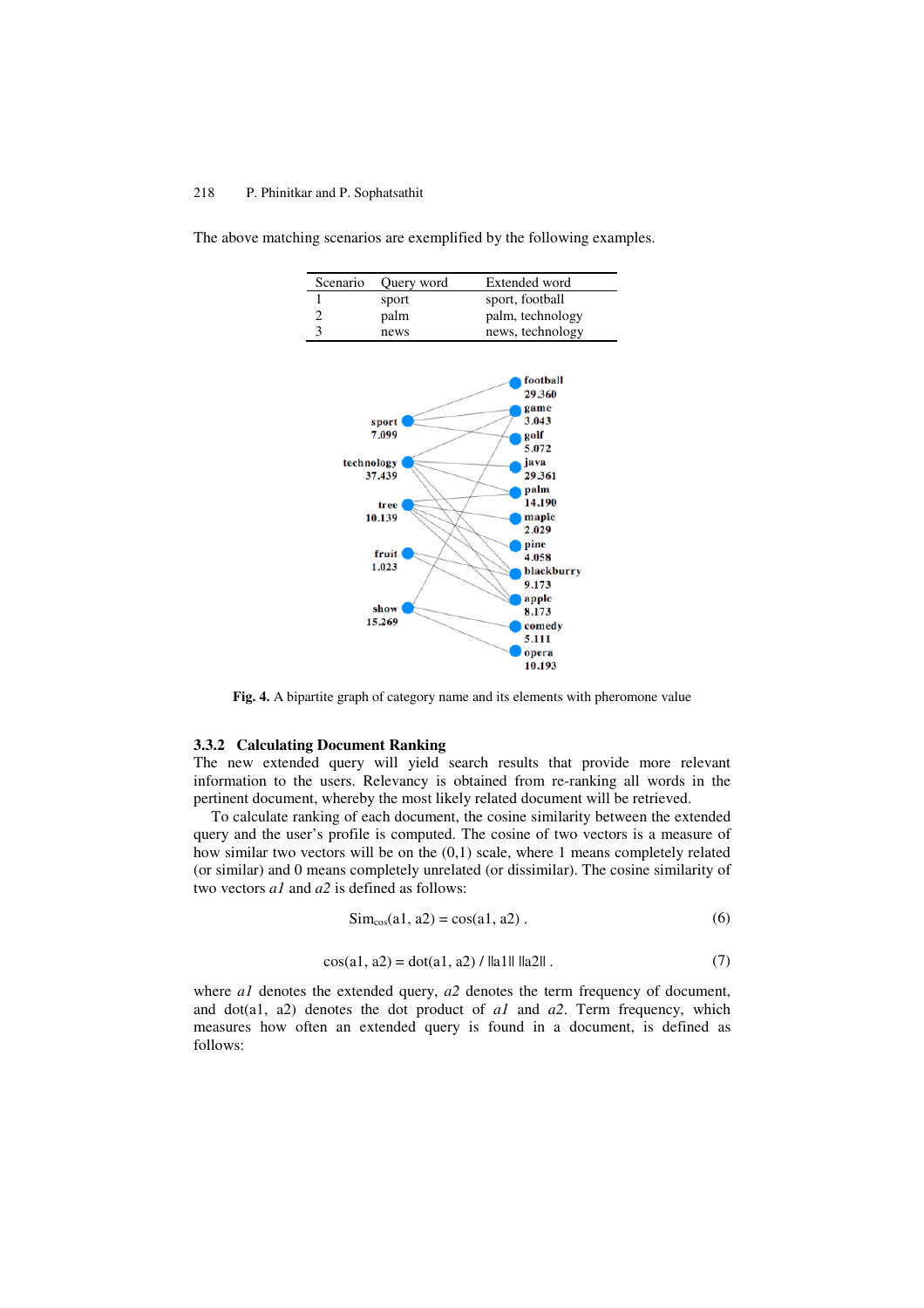$$
\text{tf}_{\text{i,j}} = \frac{n_{i,j}}{\sum_{k} n_{k,j}} \,. \tag{8}
$$

where  $n_{i,j}$  denotes the number of occurrences of the considered term  $(t_i)$  in document  $d_i$  and  $\Sigma_k$  n<sub>k,j</sub> denotes total occurrences of all terms in document d<sub>i</sub>.

Table 7 depicts a new ranking of search results from the extended query "technology news" ordered by the most similarity to the least similarity.

| Rank | Pervious       | URL.                                               | Cosine     |
|------|----------------|----------------------------------------------------|------------|
|      | rank           |                                                    | similarity |
|      | $\mathfrak{D}$ | http://edition.cnn.com/TECH/                       | 0.99228    |
|      | g              | http://www.techweb.com/home                        | 0.99228    |
|      |                | http://news.zdnet.com/                             | 0.99160    |
|      |                | http://www.nytimes.com/pages/technology/index.html | 0.85749    |
|      | 10             | http://www.t3.com/                                 | 0.85749    |
|      | 6              | http://www.businessweek.com/technology/            | 0.83957    |
|      | 8              | http://www.physorg.com/technology-news/            | 0.80717    |
|      |                | http://news.cnet.com/                              | 0.79262    |
|      | 3              | http://www.technewsworld.com/                      | 0.70711    |
|      |                | http://news.yahoo.com/technology                   | 0.70711    |

**Table 7.** Using cosine similarity for re-ranking search results

# **4 Experiments**

The experiments were carried out in different stages, namely, experimental setup, annotating web page, assigning, updating pheromone value, and re-ranking. The outcomes were measured by their precision and tested against Yahoo [11] and Yahoo Motif [12].

### **4.1 Experimental Setup**

Four sets of extensive experiments were conducted based on the proposed procedures described. The first set, involving a basic word "Technology" will be elucidated in the sections that follow. The remaining three sets, i.e., Zoology, Botany, and Finance were carried out in the same manner.

#### **4.2 Annotating Web Page**

Since evaluation of the proposed approach is based primarily on the frequency of user's web access, we annotated the web pages which the users visited and found that 81% of the annotated results was similar to the page title. Figure 5 shows the density of each token from sample web pages. From Figure 5, football is the selected annotated web page because it has the highest density.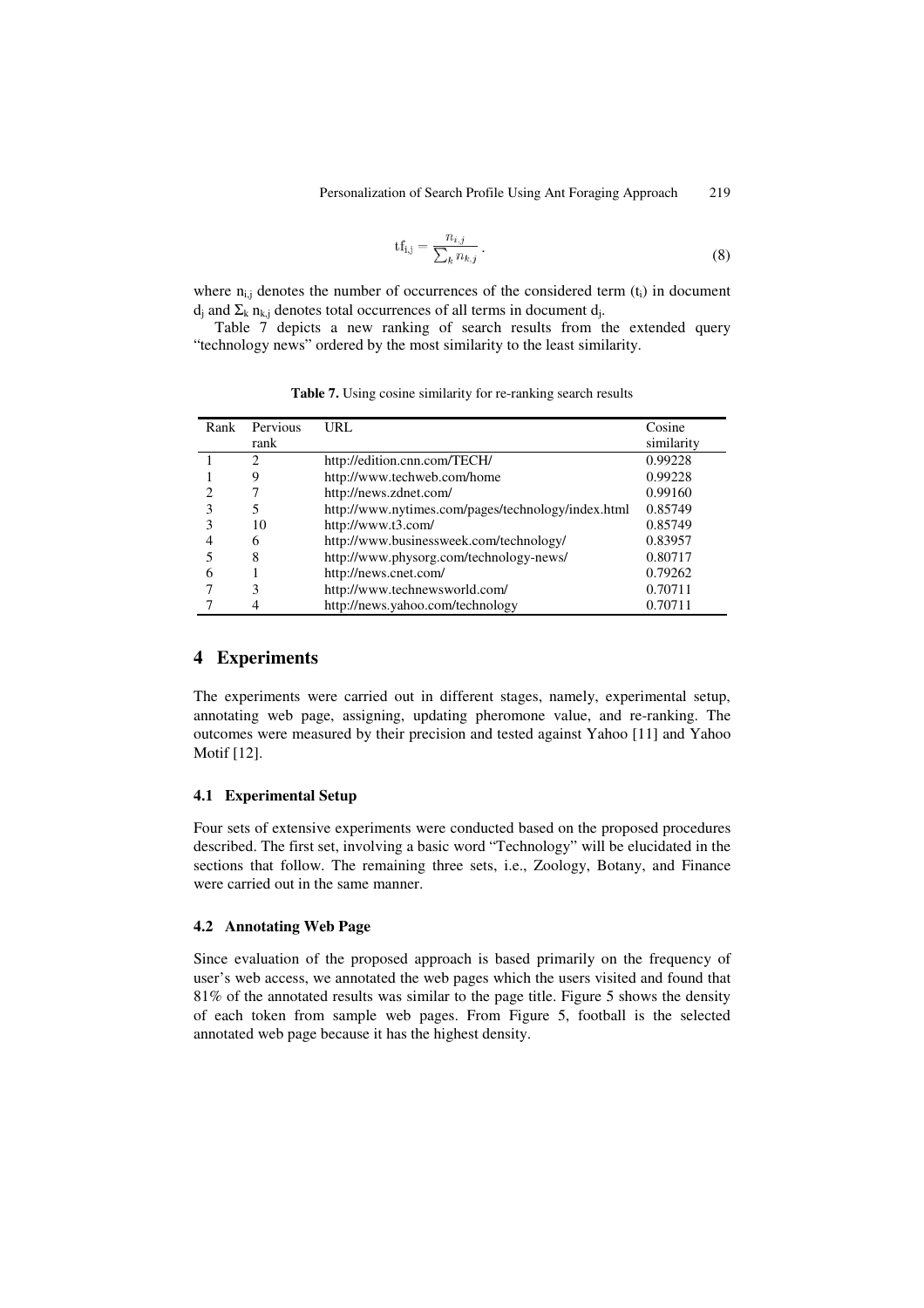

**Fig. 5.** Comparison of token density

### **4.3 Assigning and Updating Pheromone Value**

The user's interests and preferences were determined from the amount of pheromone deposit, while the user's profile was kept up-to-date by the rate of pheromone evaporation. Thus, the updated pheromone value of each node in the bipartite graph would reflect the current degree of user's interest.

Table 8 summarizes the amount of pheromone deposit, rate of pheromone evaporation, and pheromone of each node. The higher the amount of pheromone deposit, the higher the degree of user's interest. The rate of pheromone evaporation is used to update the user's profile. Lower pheromone rate of evaporation reflects the intense of current user's interest, whilst higher pheromone rate of evaporation signifies the topics of interest currently being faded away. The pheromone represents the actual degree of user's interest.

| No. | Node            | Amount of pheromone<br>deposit | Rate of pheromone Pheromone<br>evaporation |        |
|-----|-----------------|--------------------------------|--------------------------------------------|--------|
|     |                 |                                |                                            |        |
|     | Technology      | 37                             | 0.561                                      | 37.439 |
|     | Football        | 29                             | 0.639                                      | 29.361 |
| 3   | System Analysis | 20                             | 0.738                                      | 20.262 |
| 4   | Car             |                                | 0.887                                      | 8.113  |
|     | Camera          |                                | 0.928                                      | 5.072  |
|     | Game            |                                | 0.957                                      | 3.043  |

**Table 8.** Pheromone deposit, rate of pheromone evaporation, and pheromone of each node

#### **4.4 Re-ranking**

Re-ranking process makes use of extended word notation based on user's interest and input query word. Using as few input keywords as possible, the user's profile is searched to retrieve the word having highest interest score to be combined with the input query word, or extended word in our context. Experiments were tested to compare simple query words with extended query words, and to compare Yahoo Motif with extended query words. For instance, the input query word "palm", along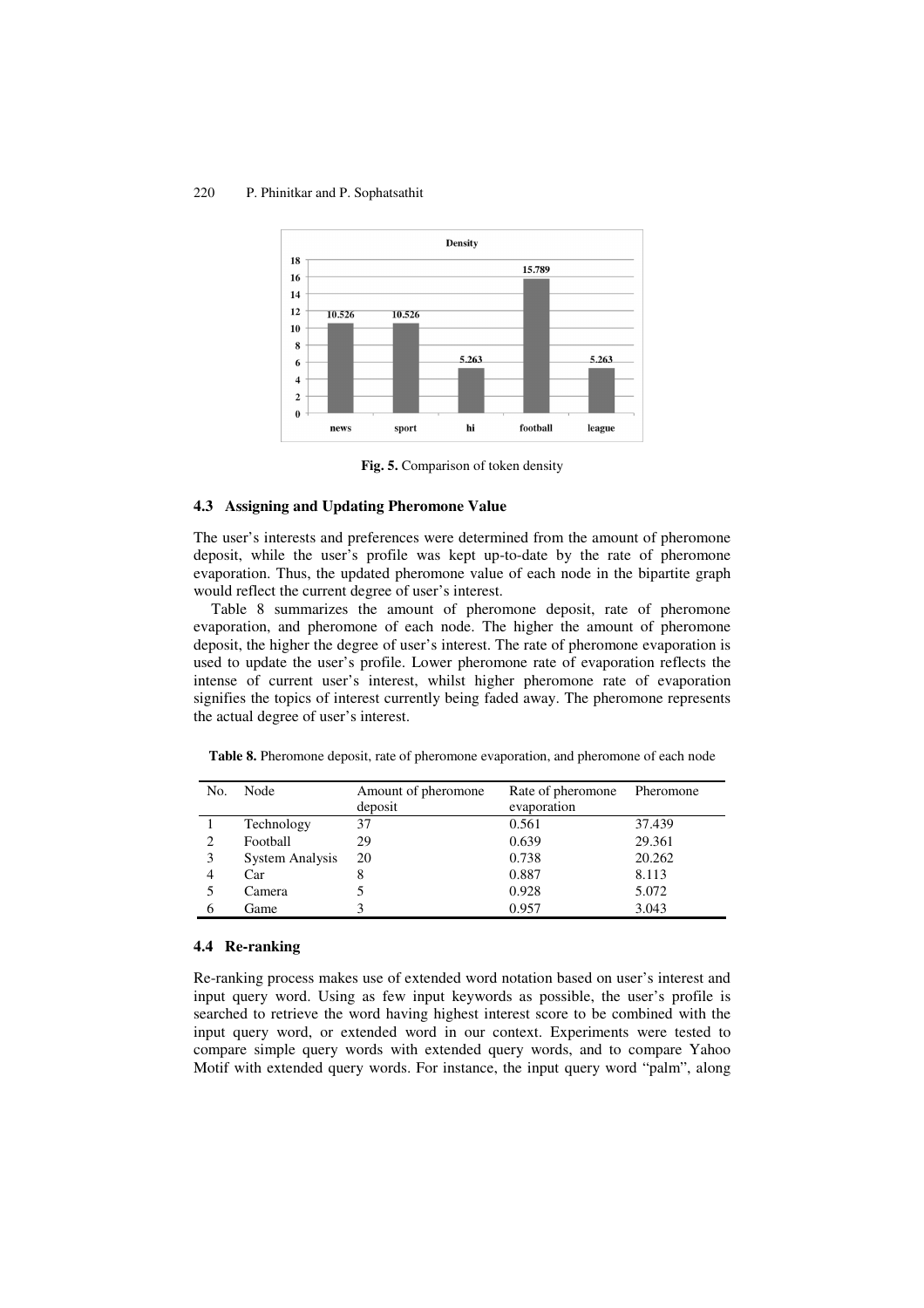with the highest interest scored word "technology", form an extended word "palm technology" for use in the search query. As a consequence, the search results yield different documents to be retrieved from a new list of URLs. This process is called reranking.



**Fig. 6.** Input (simple) query: palm, Yahoo motif query: palm, extended query: palm technology

Figure 6 shows the result comparison between query with simple query words, yahoo motif, and extended query words. The results of the three queries show that the last query yields more relevant documents to the user than the other two queries. A closer look at the cosine similarity value of the results reveals that the new ranking from extended word is closer to 1 than the ranking without extended word and Yahoo motif with context.

#### **4.5 Experimental Results**

Effectiveness of the proposed approach relates directly to the relevancy of retrieved results. The effectiveness of personalized search is measured by precision of the ability to retrieve top-ranked results that are mostly relevant to the user's interest. The precision is defined as follows:

$$
precision = \frac{number of relevant documents retrieved}{total number of documents retrieved}.
$$
\n(9)

For personalized search evaluation, we used four different user's profiles in each set of experiment. Some entries could appear in more than one profile as search went on. For example, "python" could fit either technology profile or zoology profile, "palm" could be in technology profile or botany profile, or "portfolio" could be in technology profile or finance profile. Table 9 compares the top-10 ranked of relevant search results based on user's profile. Table 10 shows the precision of the overall search results at different time. Those that are not relevant to the user's interest exhibit low precision values. However, as activities increase, search results improve since sufficient information is accumulated. This fact is depicted in Figure 7.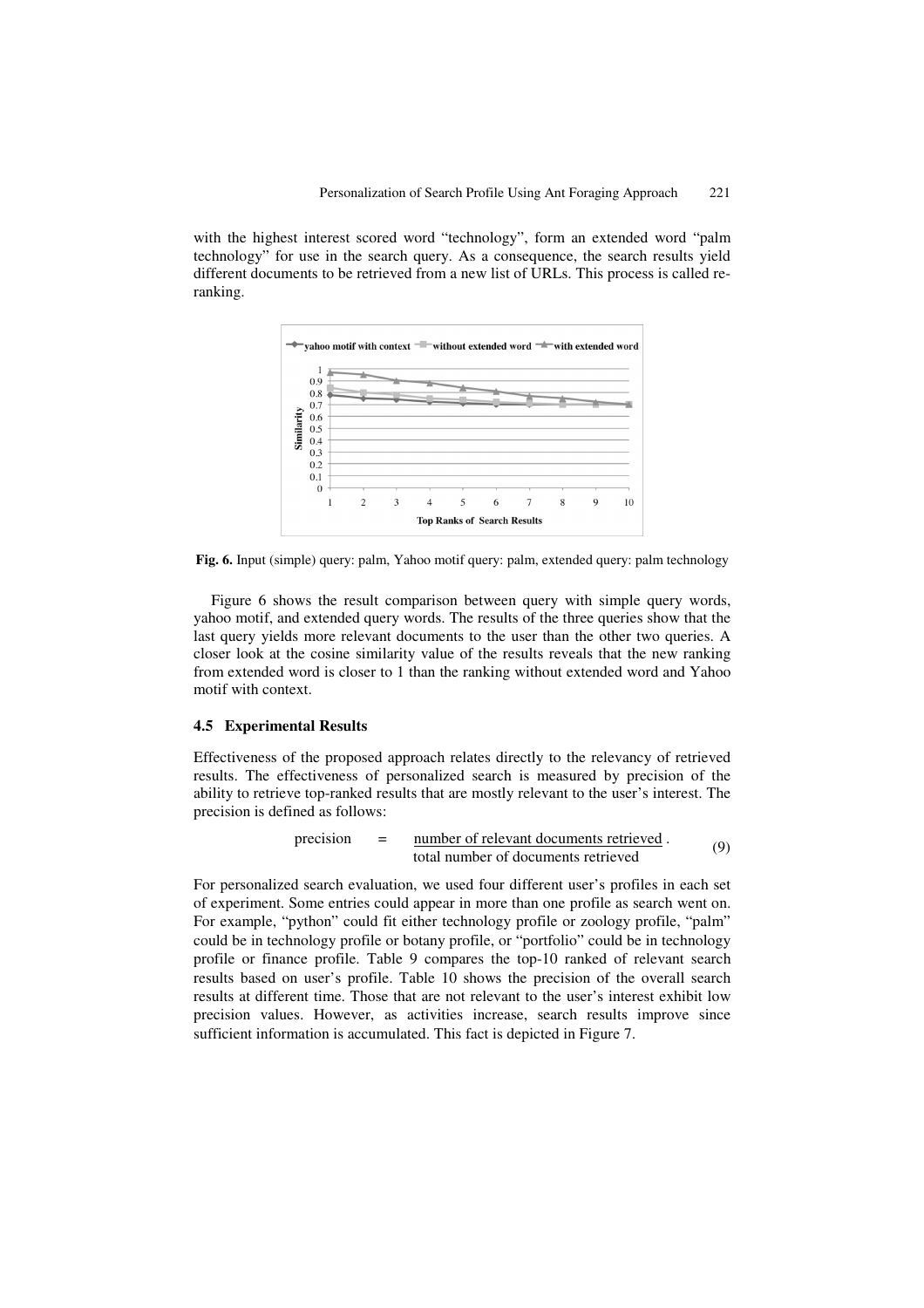**Table 9.** Comparison of top-10 ranked relevant search results between Yahoo, Yahoo Motif, and our approach

| Input<br>query | Profile    | Extended query    | Amount of relevant results<br>in top-10 ranked |             |              |
|----------------|------------|-------------------|------------------------------------------------|-------------|--------------|
|                |            |                   | Yahoo                                          | Yahoo Motif | Our approach |
| palm           | technology | palm technology   |                                                |             |              |
| python         | zoology    | python snake      |                                                |             | 10           |
| palm           | botany     | palm tree         |                                                |             |              |
| portfolio      | finance    | portfolio finance | h                                              | 10          |              |

|      |                 |            | Precision |        |         |
|------|-----------------|------------|-----------|--------|---------|
|      |                 | Technology | Zoology   | Botany | Finance |
|      | T1              | 0.5        | 0.0       | 0.0    | 0.6     |
|      | T <sub>2</sub>  | 0.6        | 0.2       | 0.0    | 0.6     |
|      | T <sub>3</sub>  | 0.7        | 0.3       | 0.1    | 0.6     |
|      | T4              | 0.8        | 0.4       | 0.2    | 0.7     |
| Time | T5              | 0.8        | 0.5       | 0.3    | 0.7     |
|      | T6              | 0.8        | 0.7       | 0.4    | 0.8     |
|      | T <sub>7</sub>  | 0.9        | 0.8       | 0.6    | 0.8     |
|      | T <sub>8</sub>  | 0.9        | 0.9       | 0.7    | 0.8     |
|      | T <sub>9</sub>  | 0.9        | 1.0       | 0.8    | 0.9     |
|      | T <sub>10</sub> | 0.9        | 1.0       | 0.8    | 0.9     |

**Table 10.** The precision of user's profiles at different time



**Fig. 7.** Precision of personalized searches with extended word, general search without extended word and Yahoo Motif with context data

# **5 Conclusion and Future Work**

We have presented the feasibility of personalized web search by means of an extended query that is automatically constructed from the most up-to-date user's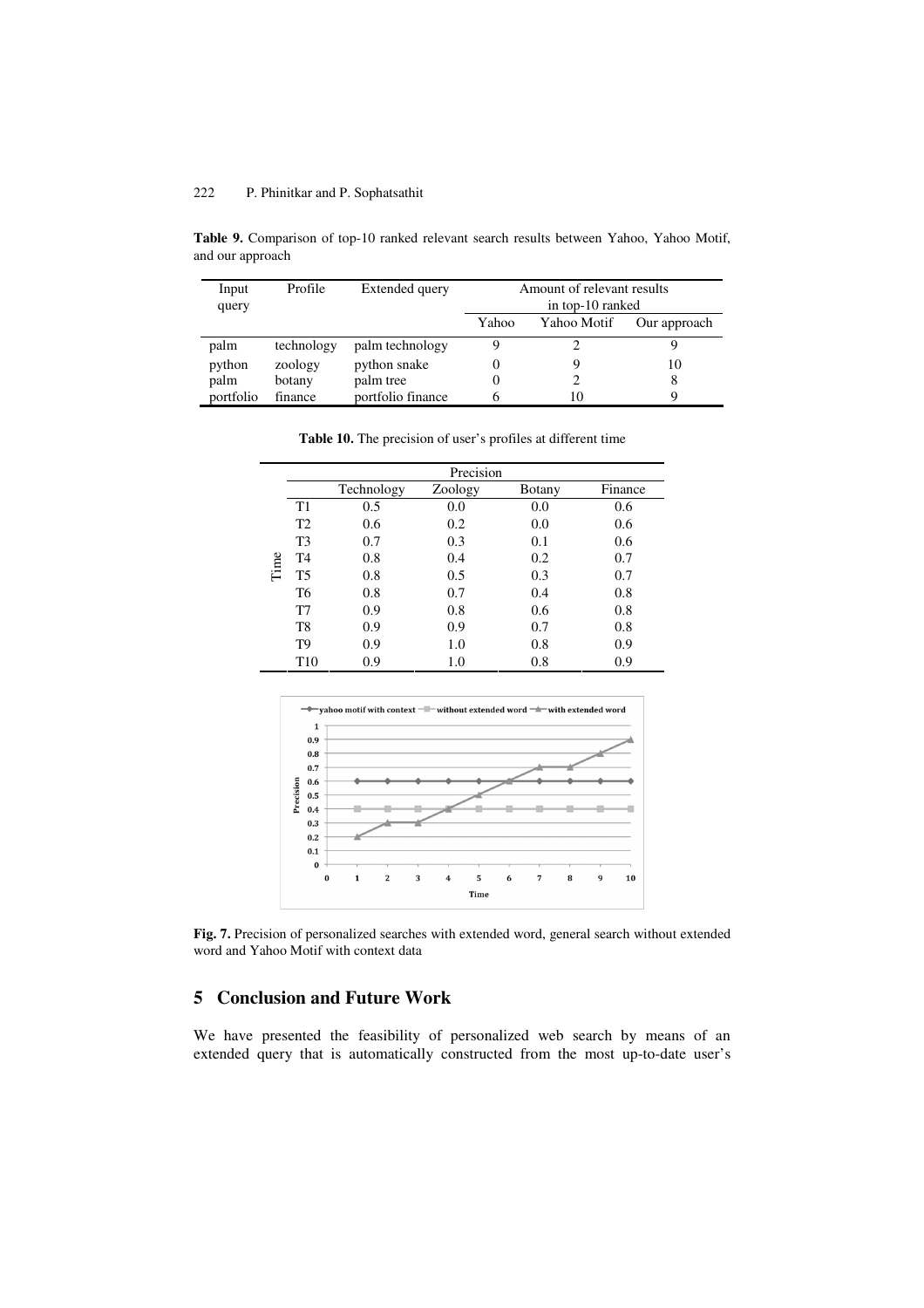profile in accordance with the short-term and long-term interests. The short-term interest is induced by new events and vanishes quickly. On the contrary, the long-term interest generally reflects real user's interests. One way to realize this scheme is to set the short-term interest as the default search personalization and arrange the long-term interest as the secondary search. At a predetermined threshold period, short-term values are promoted to the long-term list. Older values in long-term list will eventually be discarded. Hence, search personalization will satisfy the user intent without having to resort to long strings of query.

The underlying principle was inspired by ant foraging behavior. When building a user's profile by extracting only the visited web pages and assigning a pheromone value as interest score, we found that the profiles converged to a stable set after approximately 350 visited web pages. On the other hand, if we incorporate the visited web pages and the selected web pages from the search results, the user profiles would converge to a stable set after approximately 100 visited web pages.

Our approach was tested on Yahoo and Yahoo Motif. The results yielded higher similarity score and precision score than those of Yahoo and Yahoo Motif, in particular, when comparisons were confined to the most relevant top-10 ranked results. However, a notable limitation of our approach is the performance which fell slightly as the profile contained less information, thereby the short-term compensation still fell short of what was anticipated.

There are no suitable personalization algorithms that fit all search queries. Different algorithms have different strengths and weaknesses. We will investigate in depth on extended words that exploit personalization algorithms to enhance the search results, whereby higher precision can be attained. Moreover, as the user gains more search experience, i.e., knowing how to select proper "search words", the precision score will increase. But this will take time to accumulate enough information before the steady state is reached. We envision that additional measures could be employed to shorten the profile accumulation cycle, namely, specificity, sensitivity, and accuracy, to see if the amount of information is sufficient for profile update, thereby user's experience will improve search profile personalization considerably.

# **References**

- 1. Teevan, J., Dumais, T.S., Horvitz, E.: Personalizing search via automated analysis of interests and activities. In: Proceedings of the 28th annual international ACM SIGIR conference on research and development in information retrieval (SIGIR 2005), Salvador, Brazil, pp. 449–456 (2005)
- 2. Pitler, E., Church, K.: Using word-sense disambiguation methods to classify web queries by intent. In: Proceedings of the 2009 conference on empirical methods in natural language processing, Singapore, pp. 1428–1436 (2009)
- 3. Tripathy, K.A., Olivera, R.: UProRevs user profile relevant results. In: Proceedings of the IEEE joint 10th international conference on information technology (ICIT 2007), pp. 271–276 (2007)
- 4. Sieg, A., Mobasher, B., Burke, R.: Web search personalization with ontological user profiles. In: Proceedings of the 16th ACM conference on information and knowledge management (CIKM 2007), Lisboa, Portugal, pp. 525–534 (2007)